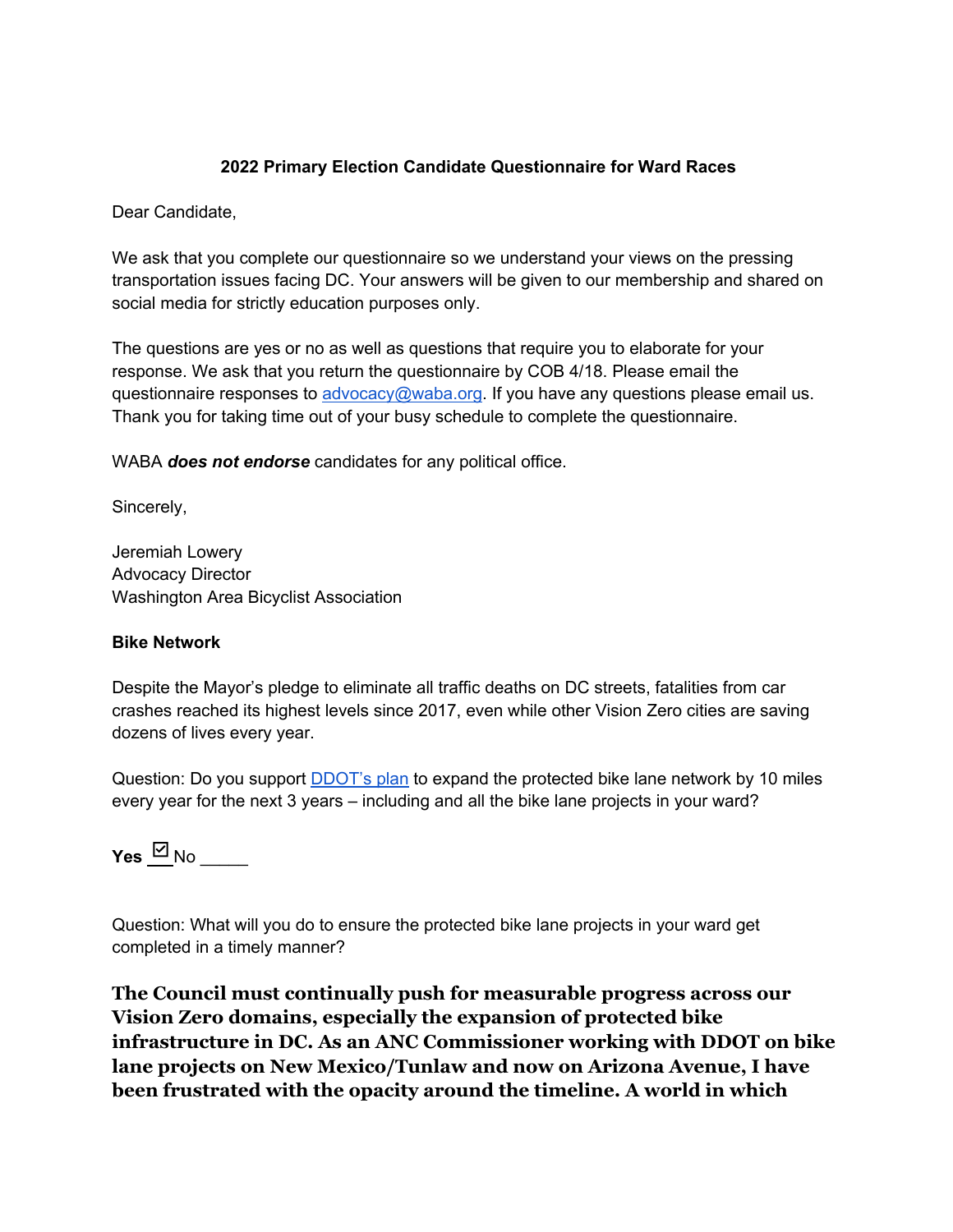**deadlines are fuzzy and then routinely pushed is not a good one. I also have been frustrated with a lack of proactiveness from the agency regarding solutions to address neighborhood concerns. ANC3D pushed DDOT to include pedestrian-related improvements in the New Mexico segment of the NM/Tunlaw proposal, a no-brainer from a Vision Zero perspective, but also something that made the project more popular with the community. We also worked aggressively to get DDOT to address parking concerns in a way that could get us to yes. In contrast, when that initiative was not shown from ANC3B to the same extent, I was disappointed to see the agency slip into a more passive mode when faced with neighborhood concerns.** 

**What we need is a Councilmember who will proactively engage in these discussions. Pushing DDOT (and ANCs) to engage in a productive manner aimed at "getting to yes," i.e. a process that incorporates and responds to neighborhood feedback without scaling back or shelving important safety initiatives.** 

**By participating, through staff or personally, in these important discussions, a Councilmember can also better identify opportunities for legislation, a budgetary need, or an oversight issue. For instance, so much of the debate over bike lanes comes down to parking. Some of the comments/suggestions for improving our parking system that I have heard at town hall meetings are beyond DDOT's scope of authority but would be helpful if implemented by the Council.** 

### **Budget**

Bike lanes are an incentive for District residents who choose to travel in ways that conserve land, energy, and fuel and they also fight climate change. DDOT's long-range plan envisions miles of protected bicycle lanes – which makes bicycling safer, easier and more popular and also reduces fuel use.

Question: Will you press DDOT to accelerate plans for more protected bike lanes (which may repurpose driving lanes and street parking) and budget adequate money for DDOT to build these bike lanes? Including ensuring DDOT has the staff and resources in the budget to complete the projects at a rapid pace?

**Yes**  $\boxtimes$  No

Question: What other budgetary biking and transportation items will you fight for and prioritize?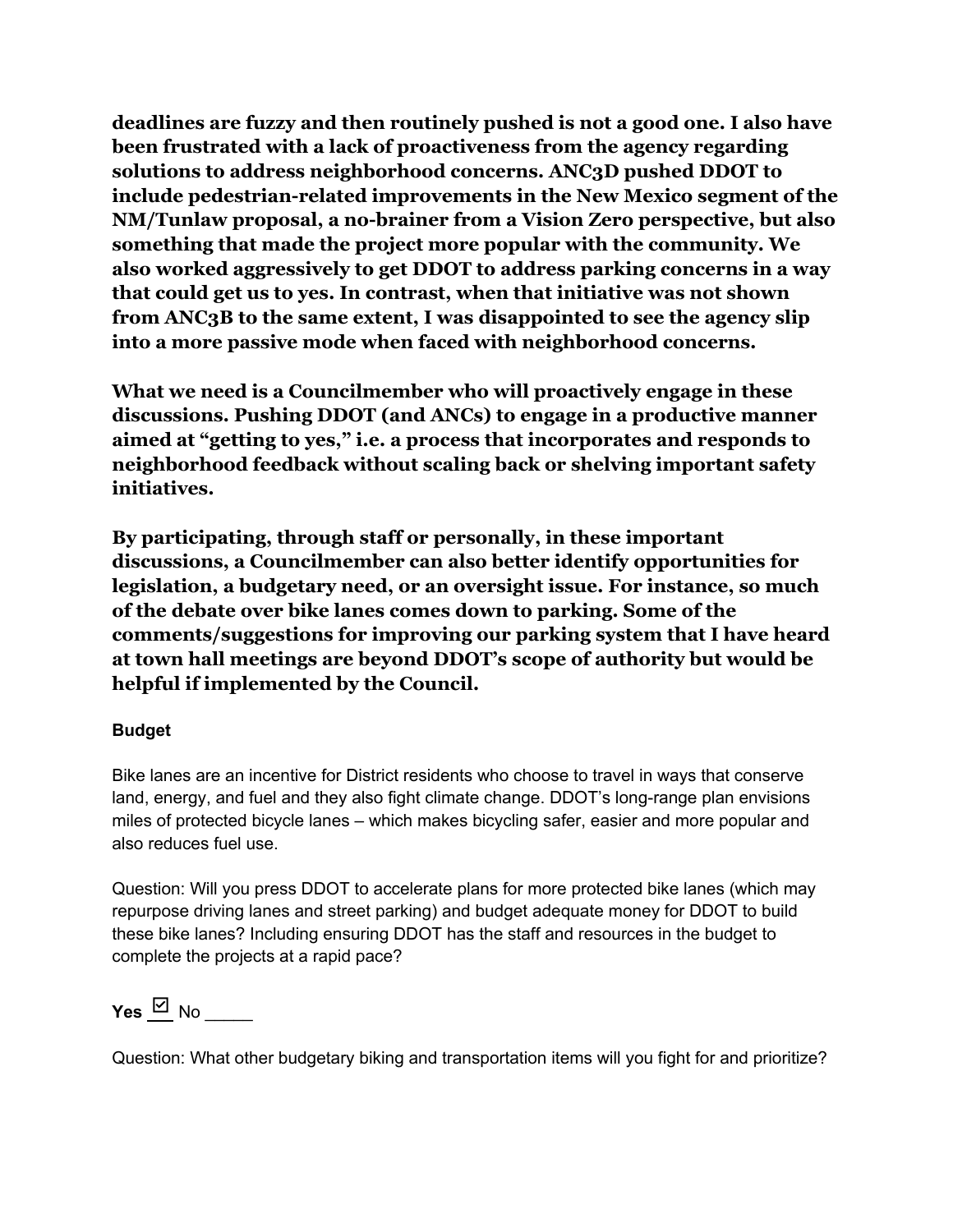**I will defeat any attempts to roll back the decision to install protected bike lanes and eliminate the reversible lanes on Connecticut avenue. I will push for a comprehensive commitment to make Vision Zero a reality. That means pushing DDOT to prioritize installation of more sidewalks, curb extensions, raised crosswalks, and other pedestrian improvements, especially near schools, parks, and commercial areas.** 

**I will also advocate for the creation of a Parking Reform Commission to design a system that (a) works better for residents and businesses; (b) addresses the need for short-term parking for delivery drivers and taxis; and (c) makes it easier to re-design streets to promote multimodal transportation and traffic safety. The Council punted discussion of parking during the redistricting process, although there was recognition that the District's parking system is in need of reform. Creating a Parking Reform Commission to study how other cities manage neighborhood-level parking, parking in commercial areas, visitor parking, parking fees, time-limited parking zones, and parking enforcement can help us build a system that is fairer for residents—many of whom are forced to hunt for spots because of non-resident parking—and uses public space more efficiently.** 

**A neighborhood parking system aimed at discouraging commuters and other non-residents from using neighborhood on-street parking will yield major dividends for our Vision Zero efforts. As any ANC Commissioner can tell you, concerns about the impact on parking is the most common sticking point during discussions about how to redesign streets. Our leaders should not privilege parking concerns over safety. But activists make a mistake by dismissively waving away concerns about parking. Seniors comprise a higher percentage of Ward 3's population than any other ward. We also have many neighborhoods that have poor transit connectivity. You can blame "car culture" all**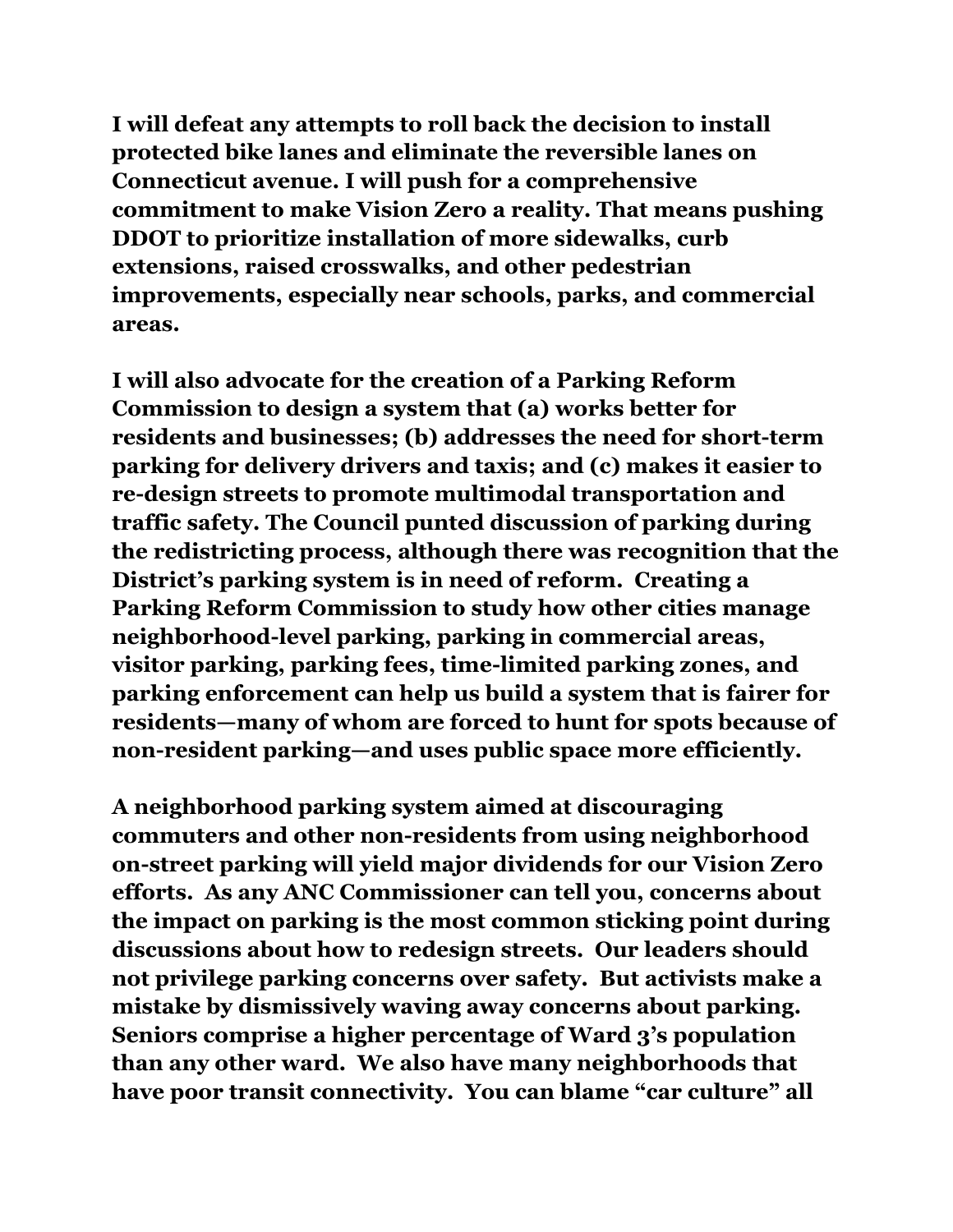**you want but the reality is that it is not realistic to expect these residents to opt for alternatives to driving in great numbers, absent a transformative investment in public transit—something we should absolutely do!**

**I will also propose funding to study a comprehensive re-design of Wisconsin Avenue to improve bus service and making biking and walking safer on this high-traffic street, a corridor that lacks Metro access despite the density south of Tenleytown.** 

**Stepping back, I am extremely concerned about the major gaps in our transit system.** 

**The Metro was built to serve Maryland and Virginia commuters and it shows. Many of our neighborhoods are effectively transit deserts dependent only on limited and inadequate bus service. We must push for more from WMATA, but we can also take matters into our own hands and build a robust "Home Rule" transit system using the Circulator and Streetcar. Meaningful expansion of either the Circulator or Streetcar would require sizable increases in funding, which may not be possible in the short term. However, even slow progress on expanding the Circulator and Streetcar networks could lead to transformative change for impacted communities, particularly if DDOT is directed to prioritize transit deserts.**

**While we work with our partners to stabilize WMATA with a dedicated funding stream, we must not lose sight of the big picture. This century has seen remarkable investment in extending Metrorail out into exurban communities. It's time to start the long conversation about expanding Metrorail within the District. For Ward 3, the argument is clear: extend a line from Tenleytown down Wisconsin Avenue to Georgetown with stops in Cathedral Heights and Glover Park. The neighborhoods along this part of Wisconsin Avenue combine to form one of the**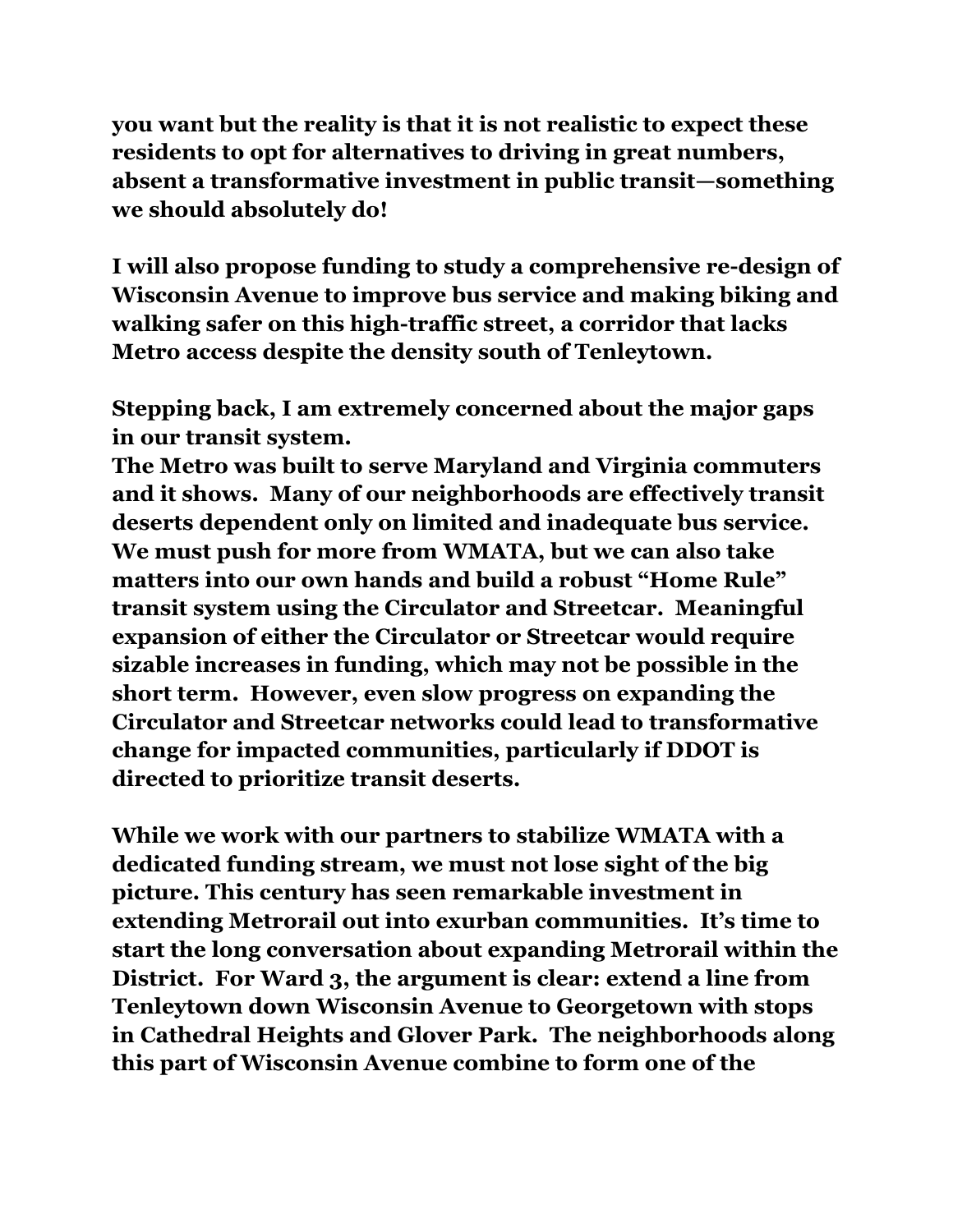# **densest residential parts of DC. And yet, residents are miles from a metro stop. Let's dream big.**

#### **Trails Network**

The Capital Trails Coalition seeks to create a world-class network of multi-use trails that are equitably distributed throughout the Washington DC region. The Coalition is in the process of finding funding to complete 800 miles of planned trails into pavement that people can walk and bike on. Trails are an economic boost for local economies and improve the health and well being of communities, would you support DC, alongside MD and VA, dedicating funding to complete our regional trail network?

 $Y$ es  $\boxdot$  No

Further explain how you would advocate for the completion of the DC's portion of the Trail Network?

# **I will be a champion for expanding our trails, particularly trails that can form a linkage in our transit system and provide additional connections for commuters or schoolchildren (e.g. the Trolley Trestle Trail).**

### **Vision Zero**

Do you support the recent bills before the Transportation Committee, that would ban right turn on reds and permit the so-called Idaho stop?

 $Y$ es  $\boxdot$  No  $\Box$ 

Vision Zero - is it working and if not, what needs to be done by the District to achieve the goal of zero deaths due to traffic crashes?

**Vision Zero has been a failure. Far from approaching zero fatalities and serious injuries, the District's traffic fatalities have actually trended upwards in recent years. We can't be satisfied with slogans and flashy branding, we need to truly commit to making our streets safer for pedestrians, cyclists and drivers. For members of the Council and other elected officials, that**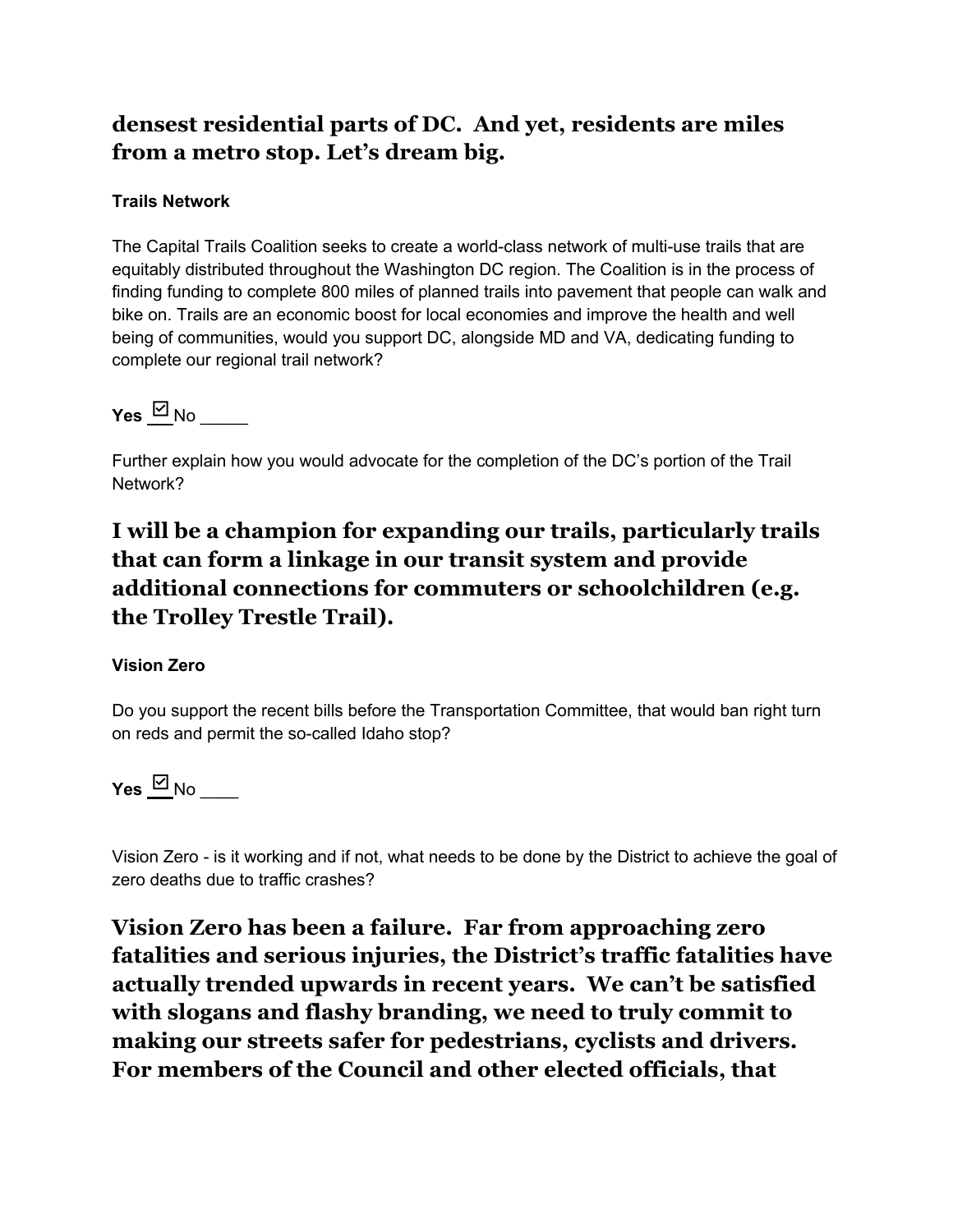**means being willing to take the political hits when critics push back on plans to upgrade road safety.** 

**One of my main priorities as an ANC Commissioner has been promoting measures to improve safety for pedestrians, cyclists, and drivers. I want my children to grow up able to safely walk and bike to school. I want the seniors in my community to be able to use crosswalks without anxiety.**

**In 2021, I led ANC3D's efforts to engage the community about DDOT plans to upgrade safety infrastructure for cyclists and pedestrians on New Mexico/Tunlaw, a portion of which I represent on ANC3D. We held several town halls and community meetings and worked collaboratively with DDOT to address community concerns and improve the plans. We do not have to engage in zero-sum thinking when it comes to street design. With the right attitude and an openness to all perspectives, it is possible to reach achieve a "win-win."**

**I will push to:**

- **Hold DDOT's leadership accountable for failing to make progress on Vision Zero metrics.**
- **Hold Out-of-State Drivers Accountable.**
- **More sidewalks, curb extensions, raised crosswalks, and other pedestrian improvements.**
- **Fund more safety improvements near and around schools.**
- **Fund a comprehensive re-design of Wisconsin Avenue to improve bus service and to make biking and walking safer.**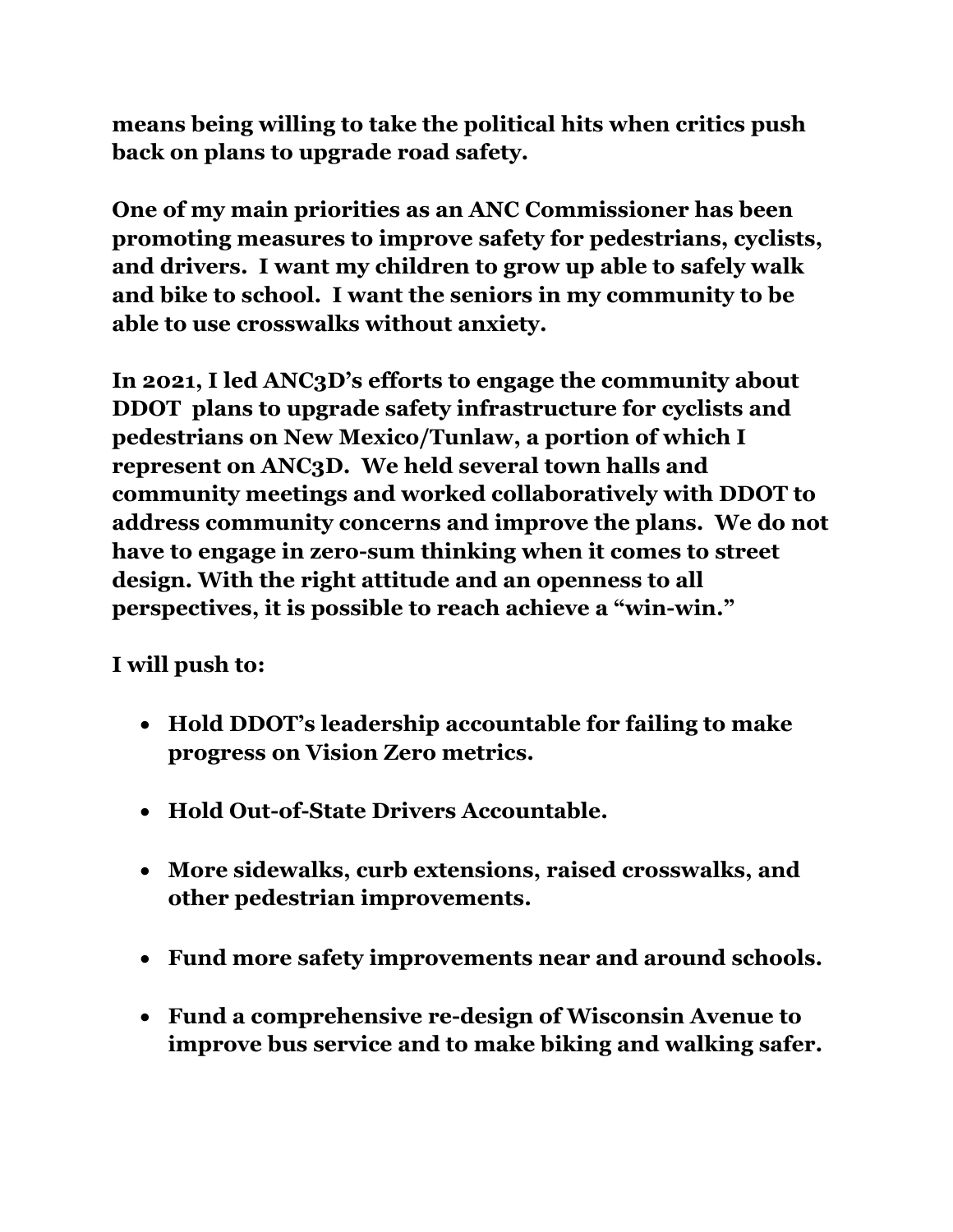- **Expand protected bike infrastructure so we can have a real, functioning network connecting residents in every ward.**
- **Create a Parking Reform Commission to design a system that (a) works better for residents and businesses and (b) makes it easier to re-design streets to promote multimodal transportation and traffic safety.**

**On out-of-state drivers, in particular, a culture of impunity exists on our roads—particularly by drivers from Maryland and Virginia. Let me be clear, I am running to serve Ward 3. I will not compromise the safety of Washingtonians because it might inconvenience a Maryland commuter speeding down Connecticut Avenue. Full stop. We need to dramatically increase booting and towing enforcement with a focus on identifying outof-state cars with significant unpaid fines. The Council should also explore other ways of recovering unpaid tickets from out-ofstate drivers that work in the District.**

## **Transportation Equity Priorities**

If elected or re-elected this year, what policie(s) or legislation will you pursue in your upcoming term to ensure our transportation system is equitably moving forward

**Many Washingtonians depend on the bus to get around, including many seniors and low-income Washingtonians. From a transit equity, I think we must focus on making our transit system reliable and useful. That is especially true of the bus. Building bus priority lanes, upgrading signal timing, and deploying the Circulator to fill gaps for residents not tourists is transit equity in action.** 

**Transportation Equity Pledge**